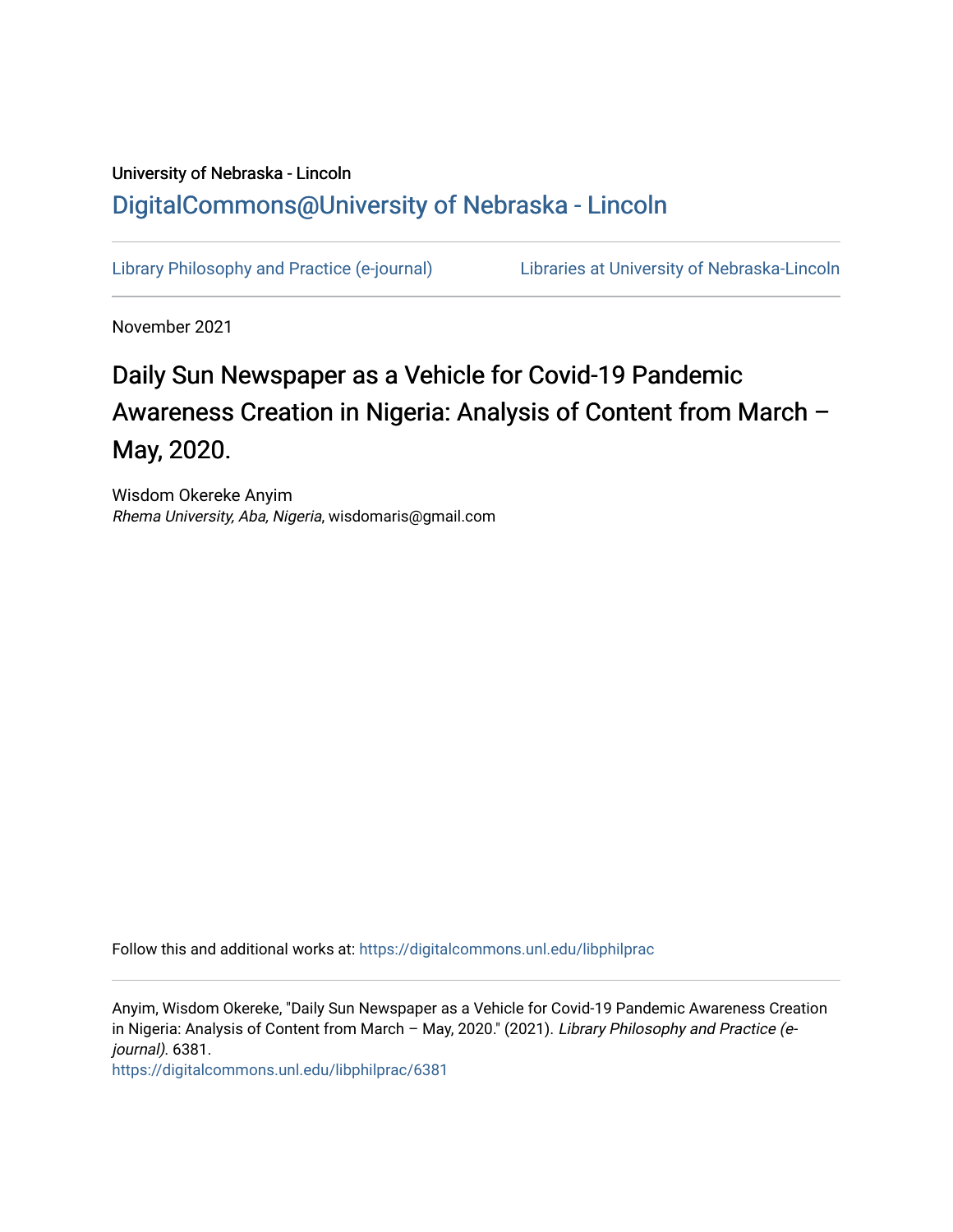## **Daily Sun Newspaper as a Vehicle for Covid-19 Pandemic Awareness Creation in Nigeria: Analysis of Content from March – May, 2020.**

#### **Wisdom O. Anyim, PhD**

Rhema University, Nigeria Email: [wisdomaris@gmail.com](mailto:wisdomaris@gmail.com)

#### **Abstract**

This study explored the awareness frequency and theme coverage of the "Daily Sun" Newspaper on COVID-19 Pandemic. The descriptive survey design was adopted for the study. The population of study comprised 92 editions of the "Daily Sun" Newspapers from March to May 2020. The sample size of 3 months (March, April and May, 2020) editions of the "Daily Sun" Newspaper was purposively adopted to represent the entire year of publication of the newspaper covering the arrival year of Covid-19 pandemic in Nigeria (March 2020 to December 2020). Data was collected through review of contents in Daily Sun Newspaper on Covid-19. A content analysis method was adopted as a useful method to analyze the totality of news, articles and other information on COVID-19, published by "the Daily Sun" Newspaper for the period under review. The finding showed that in the month of March, the "Daily Sun" Newspaper was able to publish 161 news articles, 79 feature articles and 15 Public service announcements on COVID-19 awareness. In April 2020, the result revealed that 172 news stories,73 feature articles and 27 public announcements on Covid-19 pandemic were published in "Daily Sun" Newspaper while in the month of May 2020; 188 news stories,81 feature articles and 19 public announcements on Covid-19 pandemic were published in the "Daily Sun" Newspaper. In conclusion, the "Daily Sun" Newspaper was discovered to have played an active role in disseminating COVID-19 information to the masses.

**Keywords:** Daily Sun, Newspaper, COVID-19, Pandemic, Awareness, Content Analysis, Nigeria

#### **Introduction**

From generation to generation, humanity have faced several severe health hazards including diseases, plagues and other biological or health challenges. Despite the proliferation of scientific advances in medicine, the world has recorded deaths from various diseases and some of which have defied medical solution. COVID-19 as one of the toughest virus ever witnessed by man has emerged as a respiratory infection with significant concern for global public health hazards. Starting with initial suspicions of animal to the human transmission for earlier cases, the paradigm has shifted towards human-to-human transmission via droplets, contacts and fomites (Sahu, Mishra and Lal, 2020)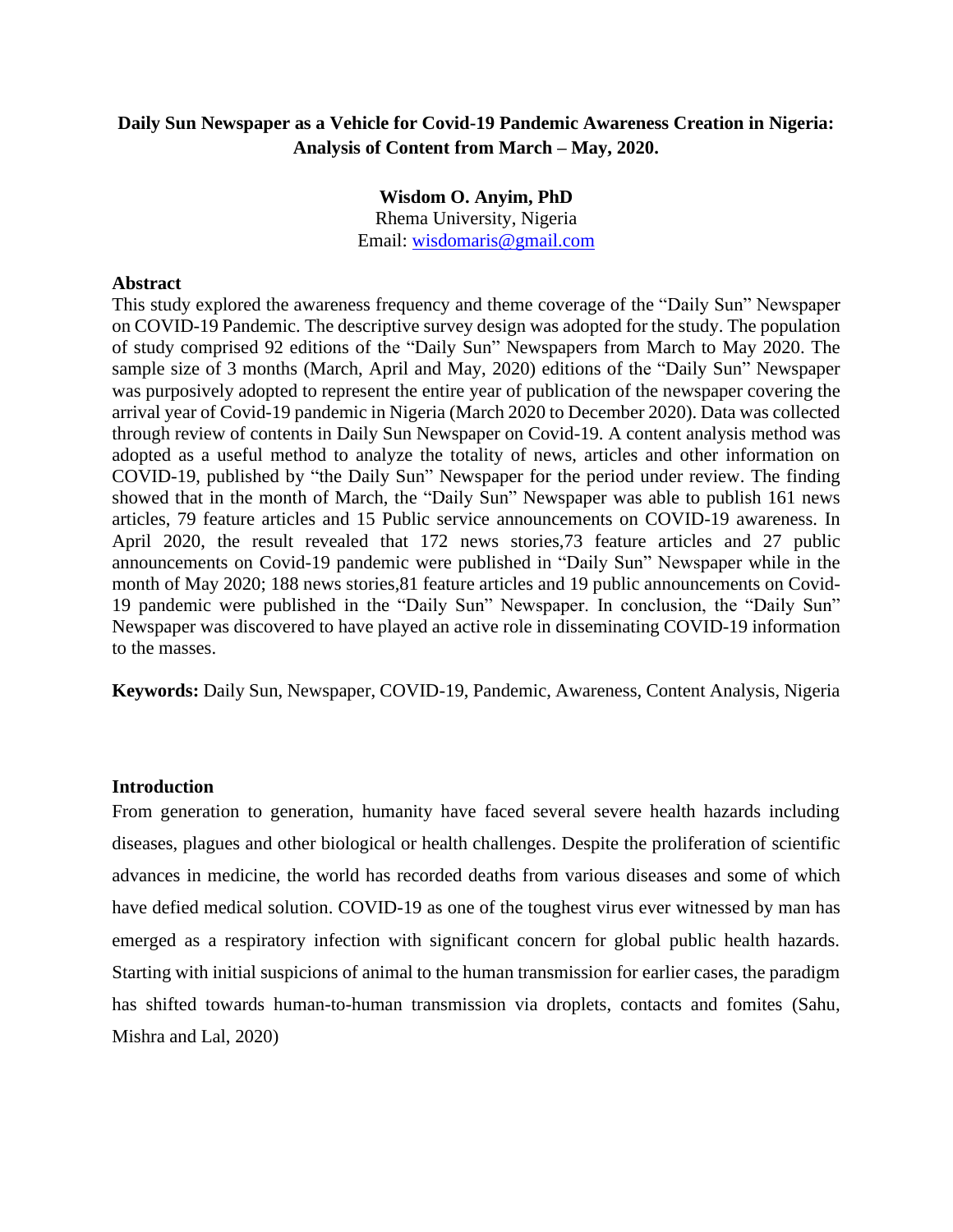World Health Organization (2020) describes coronavirus as Zoonotic which signifies that it is a virus communicable between animals and people. It was revealed that this virus has not been previously found in human beings. Some coronaviruses can be transmitted from person to person, usually after close contact with an infected patient, for example, in a household, social gathering or health care setting. Several known coronaviruses are circulating in animals that have not yet infected humans. Corona virus (COVID-19) was further defined by the WHO as illness caused by a novel corona virus called severe acute respiratory syndrome corona virus 2(SARS-CoV-2; formerly called 2019-nCoV), which was first identified amid an outbreak of respiratory illness cases in Wuhan city, Hubei province, China. It was initially reported to the World Health Organization (WHO) on December31, 2019. On January 30, 2020, the WHO declared the COVID-19 outbreak a global health emergency. On March 11, 2020 the WHO declared COVID-19 a global pandemic (World Health Organization, 2020).

During the first stage of COVID-19 outbreak in Nigeria, in March 2020; stories were springing up worries and induced panic. Most common topics were coverage of cases in Nigeria, death rates and concerns about Nigeria's preparedness. Public sensitization and education were sparingly covered. Ethics healthcare workers could adhere to received minimal attention. The media focused more on sensitizing and educating the public on the necessary steps to take in curbing the virus. NCDC was in close communication with the World Health Organization who closely monitored the situation globally (NCDC, 2020).

The remarkable performance Nigeria demonstrated during the COVID-19 scourge and the courage and commitment of health workers providers in supporting government in the fight against COVID-19 pandemic cannot be minimized. All this however, received citizen's support, courage, cooperation and result through the creation of awareness by the media. Anyim (2021a) discovered ways COVID-19 awareness campaigned could be delivered including community outreach, public relation, community orientation, sharing of video on coronavirus, email subscription, social media, online reference services and short messages notification.

The coronavirus awareness campaign during the early stage of the outbreak was to ensure that people were informed about the virus and to take responsibilities for preventing coronavirus diseases outbreaks in their areas. However, awareness campaign going spreads across the communities, markets, and other flashpoints in the council area. The public information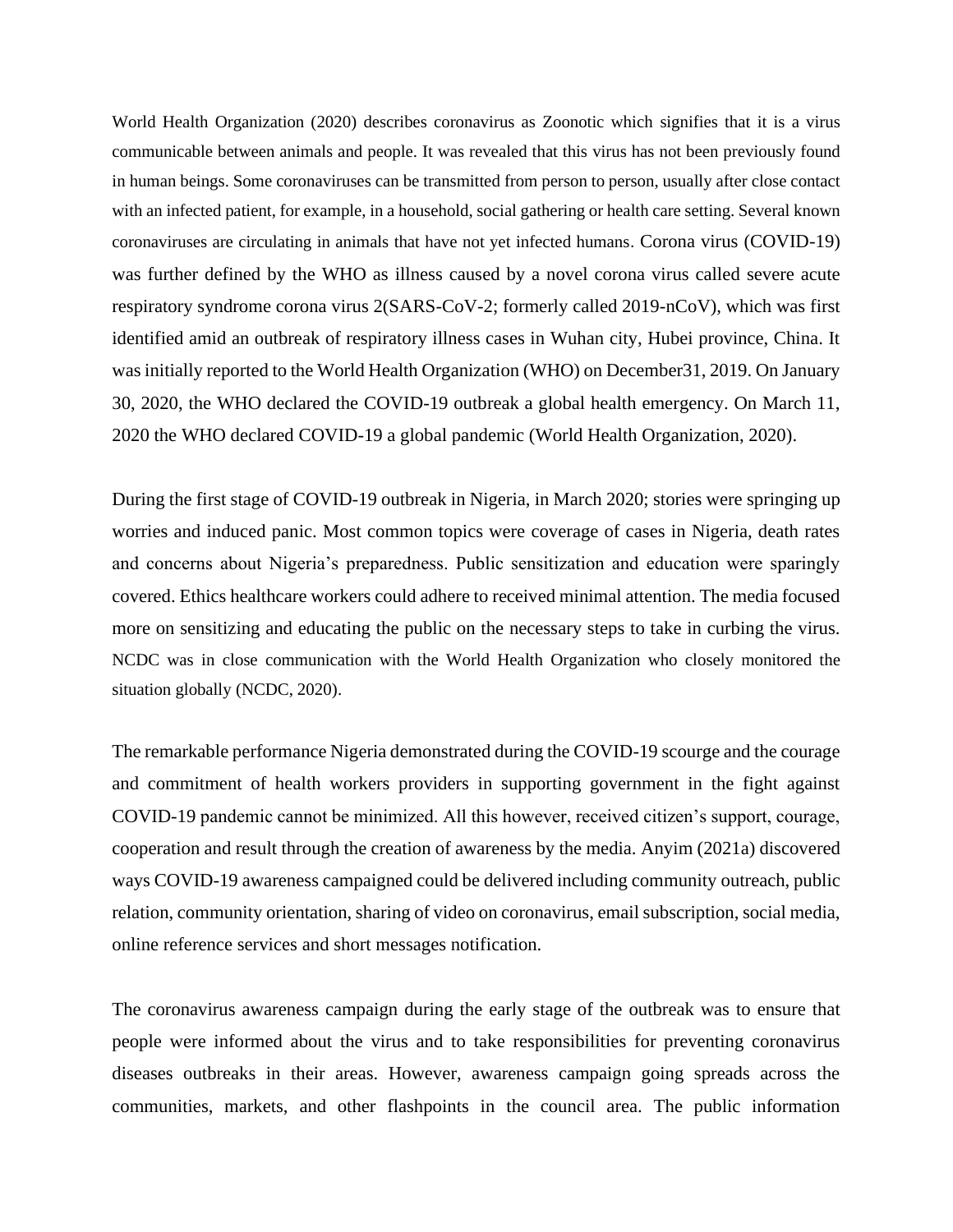commitment is aimed at strengthening the awareness and prevention of coronavirus diseases (Obidike, 2020). It was posited that media content can have a direct effect upon audiences and trigger particular social responses in terms of behavior and attitudes (Haralambos and Holborn, 2013). The Daily Sun Newspaper is one of the most popular newspaper in Nigeria, which has been in circulation for two decades. The COVID-19 awareness campaign was widely circulated through this print media. It appears the frequency and theme coverage of this paper on the area of COVID-19 has not been empirically provided. Therefore, it is imperative to examine the frequency and theme coverage of the newspaper during the first three months of the COVID-19 arrival in Nigeria.

#### **Objective of the Study**

The general objective of the study is to find out the awareness effort of Daily Sun Newspaper on Covid-19 pandemic from March to May 2020.

Specifically, the study intended to:

- 1. Determine the awareness frequency of the Daily Sun" Newspaper on Covid-19 during the period in review.
- 2. Identify the theme coverage in "Daily Sun" Newspaper on Covid-19 during the period in review.

### **Research Question**

- 1. What is the awareness frequency of "Daily Sun" Newspaper on Covid-19 during the period in review?
- 2. What is the theme coverage in "Daily Sun" Newspaper on Covid-19 during the period in review?

#### **Literature Review**

#### **Print Media and Society**

In addition to serving as sources of information, the print media influence our attitudes toward social issues, the ways that we view people, and even our self-concept. The tools for mass mediasuch as newspaper, magazines, television, radio, the internet and mp3- introduce their audiences to a variety of people, including sports figures, newsmakers, cartoon characters, politicians, Government leaders, actors disc jockeys, and musicians. Some audience segments become so emotional attached to these figures that they count themselves as fans following celebrities' lives, desiring the products celebrities endorse, and otherwise seeking to emulate them or live vicariously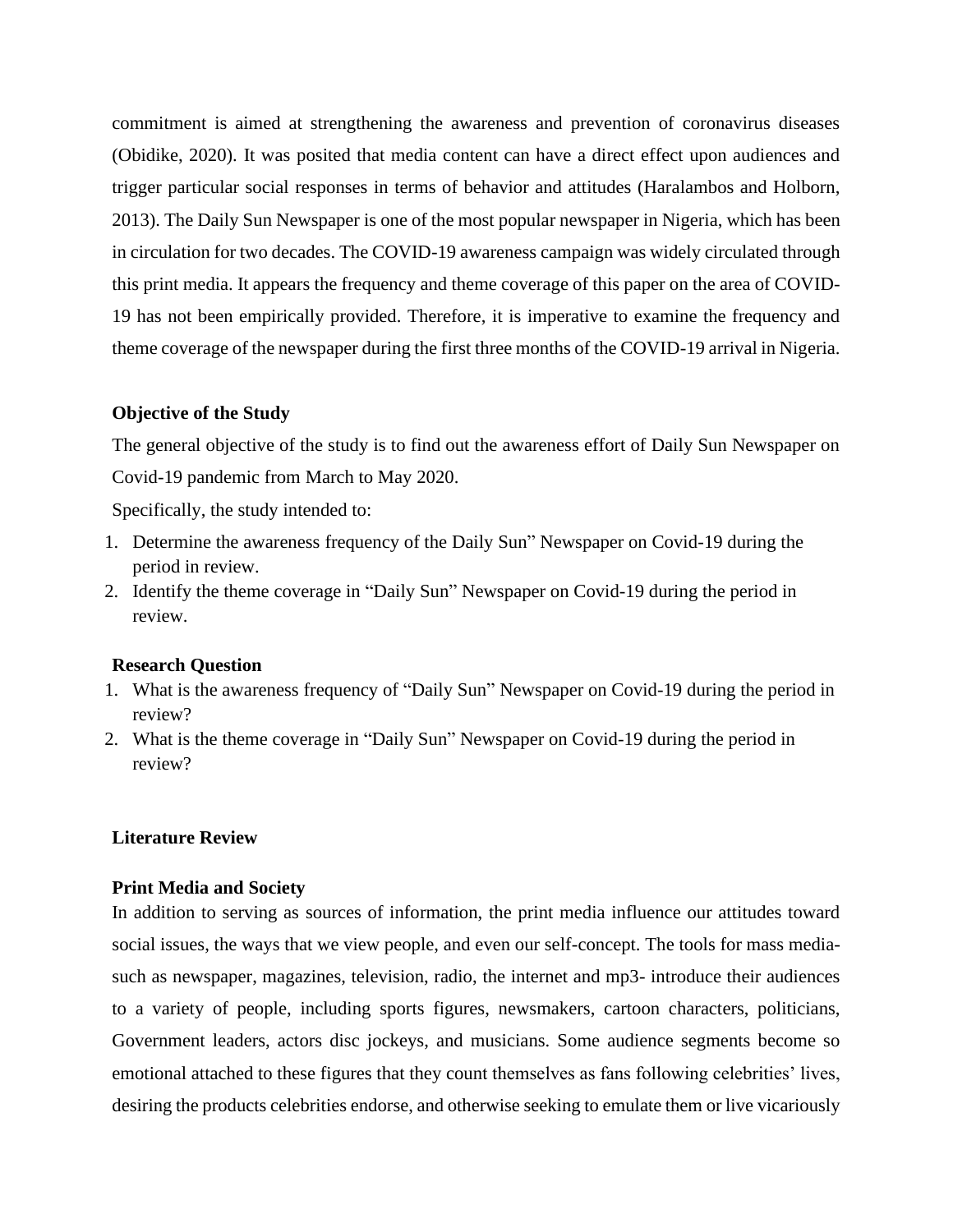through them (Ferrante, 2011). Because the media significance shapes public opinion, all governments, attempts to influence them. The transfer of information from one individual or group to another, whether in speech or through the mass media times- is thus crucial to any society.

From the outset, the newspapers have been people's ombudsman - asking difficult questions, demanding answers, asking difficult questions, demanding answers, and bringing public attention to pertinent discussion. Newspapers, on the other hand, have an active network of legitimate sources, expert reporters and authoritative editors who look at every piece of news before it goes out and impacts the audience. While this does not guarantee 100% efficiency, it does minimize the risk of large-scale misinformation by bringing in accountability (TIMESOFINDIA, 2020)

Given the continued quest for information, the average Nigerian reader looks up to the media in terms of the dissemination of news information, adverts and other related forms of print materials. The print, one of the forms of news sources has a dynamic way of attracting readership loyalist by its style of news reporting, judging from the past the newspaper industry in Nigeria has contributed immensely to the growth of the nation. It is the earliest form of journalism in which nationalists and the country's founding fathers used to agitate their followership which led to the country's independence (Anyim, 2021: b). The printing of the bible altered religion, for instance, while the publication of political broadcasts and newspapers altered politics. From the beginning, a series of intervention-from radio and movies to television and the microchips- has made media an increasing powerful force. (Henslin, 2010).

#### **Media and Awareness Campaign on Covid-19 in Nigeria**

Effective public awareness and sensitization through the provision of health information by the information Centre about coronavirus is a vital strategy for checkmating coronavirus and the associated challenges. Educating people about covid-19 symptoms, causes and experiences of victims through health information materials such as fliers, pamphlets, magazines, newspapers, journals, books, social media, blogs, and websites could help people become more aware, enlightened and assist in self-management to some extent (Ilogho et al, 2020).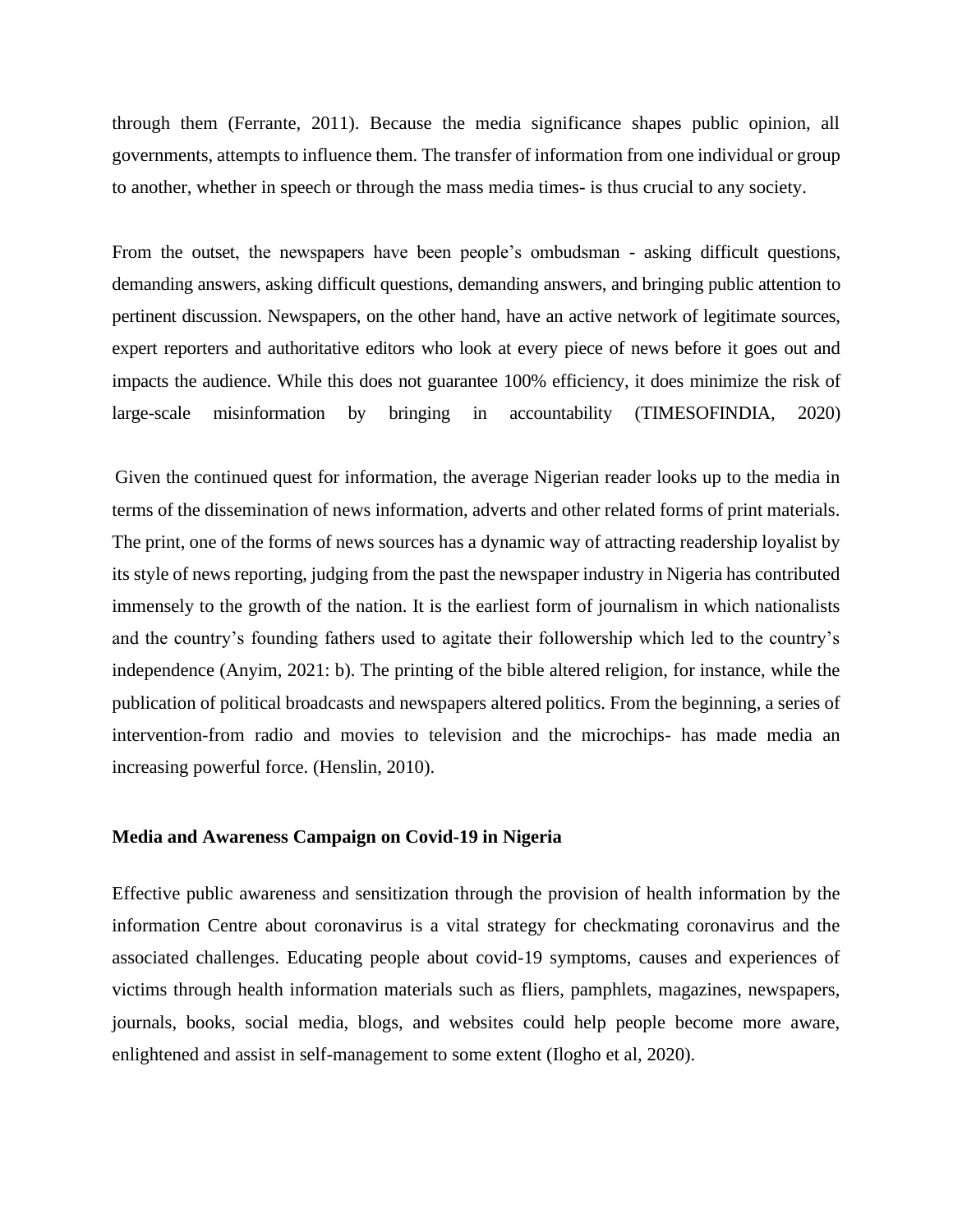The remarkable performance Nigeria recorded during the COVID-19 scourge and the courage and commitment demonstrated by the health-care providers in supporting government in the fight against the COVID-19 pandemic cannot be minimized. All this, however, received support, courage, cooperation and remarkable results through the creation of awareness by the media. In addition is the media network which is one of the best technological innovations that have gained worldwide acceptance for information services of the 21st Century and both the libraries and information seekers can use the social media platforms for information dissemination about covid-19 (Anyim, 2020).

Dissemination health information through newspaper can contribute to awareness creation and also sharing of views among the stakeholders on a single platform and engaging criticisms (Chandelier, Steuckardt, Mathevet, Diwersy and Gimenez, 2018). Print media also show pictures on how to prevent and control the disease as well as 'care' efforts and claims by the World Health Organization (WHO), International and national health institutions, etc. Contrary to the projections of some foreign opinion molders that by now bodies would have littered the streets of Nigeria and indeed, many parts of Africa, as a result of the stings of the Covid-19 pandemic; Nigeria, like many African Countries has thus far defied the odds and also has done relatively well in managing the pandemic since it erupted.

Newspapers cover the point of views of the experts extensively on every aspect of pandemic, including identification of fundamental individual actions to confine the transmission, performance of drugs and vaccines, zoonotic to human-to-human interaction of virus, risks of vulnerable communities, the association of COVID-19 with past epidemics like Malaria, [SARS,](https://www.sciencedirect.com/topics/nursing-and-health-professions/severe-acute-respiratory-syndrome) etc., reproduction period of the virus, cross-cutting issues with the outbreak, preparedness to tackle the second wave, local and global healthcare response, progress and criticisms of treatment facilities, and precautionary measures to overcome the situation (Nuzzo, 2020).

#### **Research Method**

The descriptive survey design was adopted for the study. The population of study consists of 92 editions of "Daily Sun" Newspapers from March to May 2020. The sample size of 3 months editions of "Daily Sun" Newspaper was purposively adopted to represent the entire year of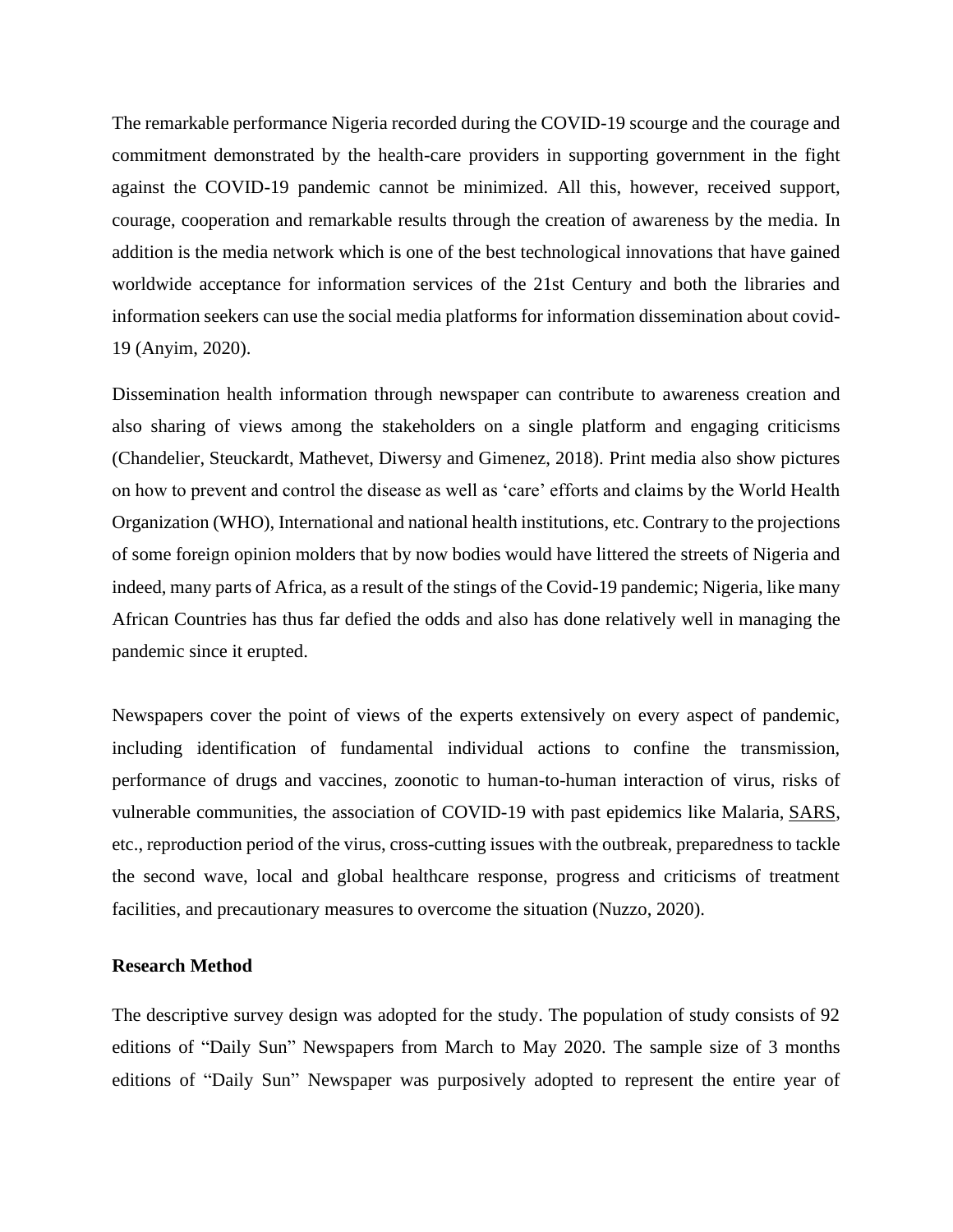publication of the newspaper covering the period the Covid-19 Outbreak in Nigeria. (March 2020 to December 2020). Data was collected through review of contents in Daily Sun Newspaper on Covid-19. A content analysis was carried out for a period of three months - from March 2020 to May 2020. It was adopted as a useful method to analyze the totality of news, articles and other information on COVID-19 published by the "Daily Sun" Newspaper for the period under review.

## **Result**

Presentation awareness frequency of "Daily Sun" Newspaper on COVID-19 awareness campaign during the period in review (March to May, 2020).

3. **RQ 1:** What is the awareness frequency of the "Daily Sun" Newspaper on Covid-19 during the period in review?

| <b>Publication Frequency</b> |      | <b>Awareness Frequency</b> |                        |                                        |  |
|------------------------------|------|----------------------------|------------------------|----------------------------------------|--|
| <b>Month</b>                 | Year | <b>News</b><br>stories     | <b>Feature article</b> | <b>Public service</b><br>announcements |  |
| March 1                      | 2020 | $\overline{2}$             | 1                      | $\Omega$                               |  |
| March 2                      | 2020 | 9                          | 1                      | $\overline{0}$                         |  |
| March 3                      | 2020 | 5                          | $\mathbf{1}$           | $\overline{0}$                         |  |
| March 4                      | 2020 | $\overline{4}$             | $\overline{0}$         | $\overline{0}$                         |  |
| March 5                      | 2020 | $\overline{4}$             | $\overline{4}$         | $\overline{0}$                         |  |
| March 6                      | 2020 | 1                          | 3                      | $\Omega$                               |  |
| March 7                      | 2020 | $\mathbf{1}$               | $\overline{0}$         | $\overline{0}$                         |  |
| March 8                      | 2020 | 1                          | $\overline{2}$         | $\overline{0}$                         |  |
| March 9                      | 2020 | 4                          | 1                      | $\theta$                               |  |
| March 10                     | 2020 | $\mathbf{1}$               | $\mathbf{1}$           | $\mathbf{1}$                           |  |
| March 11                     | 2020 | $\overline{2}$             | $\overline{2}$         | $\overline{0}$                         |  |
| March 12                     | 2020 | $\overline{2}$             | 1                      | 1                                      |  |
| March 13                     | 2020 | $\overline{2}$             | 1                      | $\overline{0}$                         |  |
| March 14                     | 2020 | 3                          | $\overline{0}$         | $\overline{0}$                         |  |
| March 15                     | 2020 | 3                          | $\theta$               | $\theta$                               |  |
| March 16                     | 2020 | 5                          | 11                     | $\overline{0}$                         |  |
| March 17                     | 2020 | 3                          | 1                      | 9                                      |  |
| March 18                     | 2020 | $\overline{4}$             | $\overline{0}$         | $\overline{0}$                         |  |
| March 19                     | 2020 | 10                         | $\overline{0}$         | 1                                      |  |

**Table 1:** Awareness frequency of "Daily Sun" Newspaper on Covid-19 in March, 2020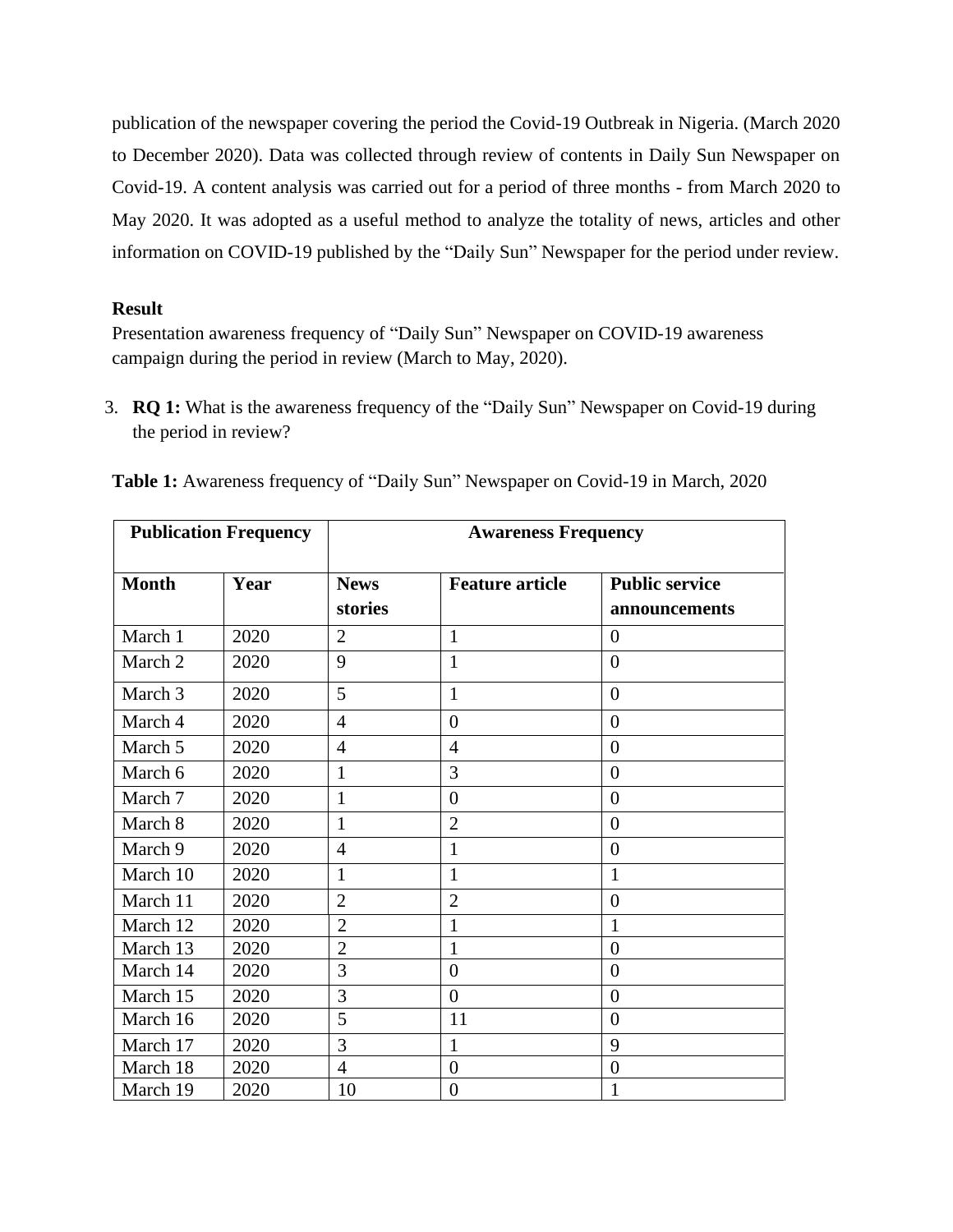| March 20     | 2020 | 8      |                | $\overline{0}$ |
|--------------|------|--------|----------------|----------------|
| March 21     | 2020 | 14     |                | $\theta$       |
| March 22     | 2020 | 5      | 5              | 1              |
| March 23     | 2020 | $\tau$ |                | $\Omega$       |
| March 24     | 2020 | 16     | 4              |                |
| March 25     | 2020 | 20     | $\overline{4}$ | $\Omega$       |
| March 26     | 2020 | 5      | 7              | 1              |
| March 27     | 2020 | 9      | 3              | 5              |
| March 28     | 2020 |        | $\overline{2}$ |                |
| March 29     | 2020 | 7      | 5              | $\theta$       |
| March 30     | 2020 |        | 6              | $\overline{2}$ |
| March 31     | 2020 | 2      | $\overline{A}$ |                |
| <b>Total</b> |      | 161    | 79             | 15             |

From the table above this represents the content of Daily Sun Newspapers for the month of March 2020. This table shows that Daily Sun Newspaper published 161 news stories, 79 feature articles, 15 public service announcements on COVID-19 Pandemic.

| Table 2: Awareness frequency of "Daily Sun" Newspaper on Covid-19 in April, 2020 |  |  |  |  |
|----------------------------------------------------------------------------------|--|--|--|--|
|----------------------------------------------------------------------------------|--|--|--|--|

| <b>Publication Frequency</b> |      | <b>Awareness Frequency</b> |                            |                                       |  |
|------------------------------|------|----------------------------|----------------------------|---------------------------------------|--|
| <b>Month</b>                 | Year | <b>News</b><br>stories     | <b>Feature</b><br>articles | <b>Public service</b><br>announcement |  |
| April 1                      | 2020 | 10                         | 5                          | $\mathbf{1}$                          |  |
| April 3                      | 2020 | $\overline{4}$             | $\mathbf{1}$               | $\mathbf{1}$                          |  |
| April4                       | 2020 | $\overline{2}$             | 1                          | 1                                     |  |
| April 5                      | 2020 | 6                          | $\overline{0}$             | $\overline{0}$                        |  |
| April 6                      | 2020 | $\overline{4}$             | $\overline{2}$             | 1                                     |  |
| April 7                      | 2020 | $\mathbf{1}$               | $\theta$                   | 3                                     |  |
| April 8                      | 2020 | 3                          | 8                          | $\mathbf{1}$                          |  |
| April 9                      | 2020 | 8                          | 3                          | $\overline{0}$                        |  |
| April 10                     | 2020 | 7                          | $\overline{0}$             | $\overline{0}$                        |  |
|                              |      |                            |                            |                                       |  |
| April 11                     | 2020 | 4                          | $\overline{0}$             | $\overline{0}$                        |  |
| April 12                     | 2020 | 5                          | 5                          | $\mathbf{1}$                          |  |
| April 13                     | 2020 | $\mathbf{1}$               | $\overline{7}$             | 3                                     |  |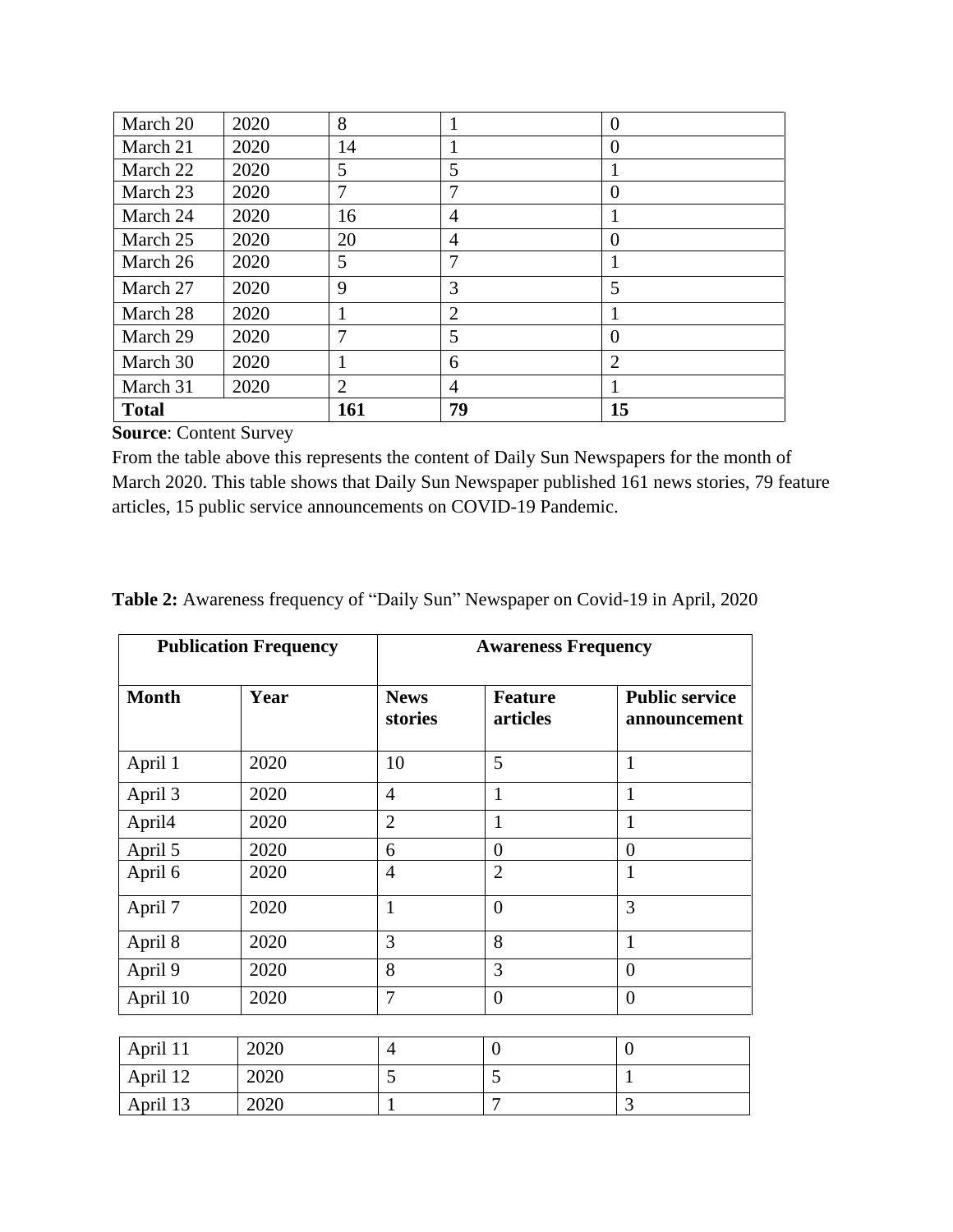| April 14     | 2020 | 13             | $\overline{0}$ | $\overline{2}$ |
|--------------|------|----------------|----------------|----------------|
| April15      | 2020 | 5              | $\overline{0}$ | $\overline{0}$ |
| April 16     | 2020 | 3              | $\mathbf{1}$   | $\mathbf{1}$   |
| April 17     | 2020 | 1              | $\mathbf{1}$   | $\mathbf{1}$   |
| April18      | 2020 | 12             | $\overline{4}$ | $\overline{0}$ |
| April19      | 2020 | $\overline{2}$ | 3              | $\overline{4}$ |
| April 20     | 2020 | 20             | 5              | $\mathbf{1}$   |
| April 21     | 2020 | 14             | 3              | $\overline{0}$ |
| April 22     | 2020 | 5              | $\overline{2}$ | $\overline{0}$ |
| April 23     | 2020 | 13             | $\overline{2}$ | $\mathbf{1}$   |
| April 24     | 2020 | 9              | $\overline{2}$ | $\mathbf{1}$   |
| April 25     | 2020 | 3              | $\overline{2}$ | $\mathbf{1}$   |
| April 26     | 2020 | $\mathbf{1}$   | $\overline{2}$ | $\mathbf{1}$   |
| April 27     | 2020 | 5              | $\mathbf{1}$   | $\overline{0}$ |
| April 28     | 2020 | $\overline{2}$ | $\overline{4}$ | $\mathbf{1}$   |
| April 29     | 2020 | 5              | $\overline{4}$ | $\overline{0}$ |
| April 30     | 2020 | 6              | 5              | $\mathbf{1}$   |
| <b>Total</b> |      | 172            | 73             | 27             |

From the table above this represents the content of Daily Sun Newspapers for the month of April, 2020, this table shows that Daily Sun Newspaper published 172 news stories, 73 feature articles, 27 public service announcements on COVID-19 Pandemic.

| Table 3: Awareness frequency of "Daily Sun" Newspaper on Covid-19 in April, 2020 |  |  |  |
|----------------------------------------------------------------------------------|--|--|--|
|                                                                                  |  |  |  |

| <b>Publication Frequency</b> |      | <b>Awareness Frequency</b> |                         |                                               |  |
|------------------------------|------|----------------------------|-------------------------|-----------------------------------------------|--|
| <b>Month</b>                 | Year | <b>News Stories</b>        | <b>Feature articles</b> | <b>Public Service</b><br><b>Announcements</b> |  |
| May 1                        | 2020 | 12                         |                         | 0                                             |  |
| May2                         | 2020 | 9                          | $\overline{2}$          | $\theta$                                      |  |
| May3                         | 2020 |                            |                         |                                               |  |
| May4                         | 2020 | 13                         | 5                       | 0                                             |  |
| May <sub>5</sub>             | 2020 | 20                         | $\theta$                | 0                                             |  |
| May6                         | 2020 | 7                          | 7                       | $\overline{0}$                                |  |
| May7                         | 2020 | $\overline{4}$             | 5                       | 3                                             |  |
| May <sub>8</sub>             | 2020 | $\overline{0}$             | $\overline{0}$          | $\theta$                                      |  |
| May 9                        | 2020 | 13                         | 7                       |                                               |  |
|                              |      |                            |                         |                                               |  |
| May $10$                     | 2020 | 9                          | 0                       | 0                                             |  |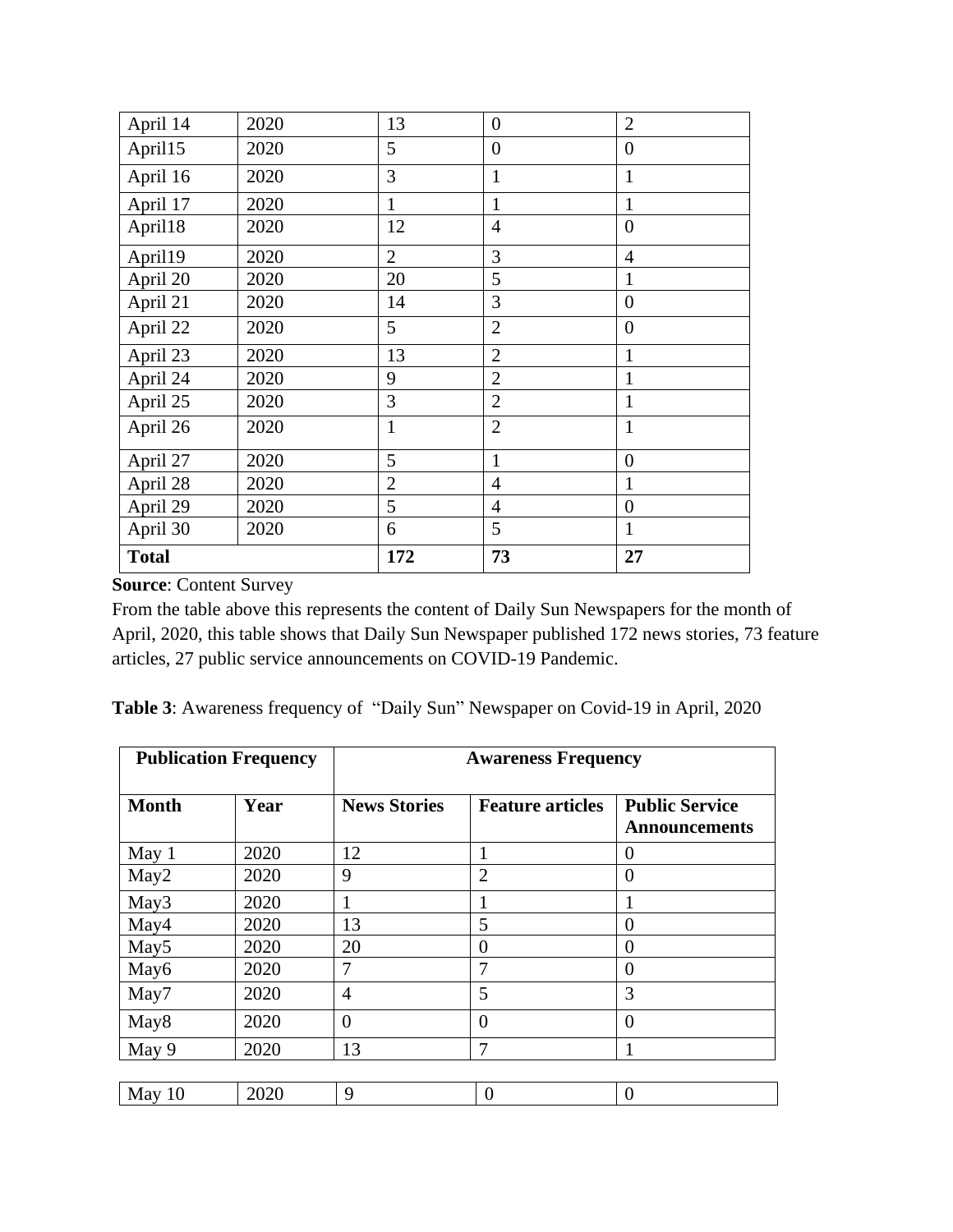| May11        | 2020 | $\overline{4}$   | $\overline{2}$   | $\boldsymbol{0}$ |
|--------------|------|------------------|------------------|------------------|
| May 12       | 2020 | $\mathbf{1}$     | 7                | $\boldsymbol{0}$ |
| May 13       | 2020 | $\overline{7}$   | $\overline{0}$   | $\overline{0}$   |
| May 14       | 2020 | $\overline{4}$   | $\overline{4}$   | $\overline{2}$   |
| May 15       | 2020 | $\boldsymbol{0}$ | $\boldsymbol{0}$ | $\mathbf{1}$     |
| May 16       | 2020 | 5                | 8                | 3                |
| May 17       | 2020 | $\mathbf{1}$     | $\overline{4}$   | $\boldsymbol{0}$ |
| May 18       | 2020 | $\mathbf{1}$     | $\mathbf{1}$     | 1                |
| May 19       | 2020 | 3                | $\mathbf{1}$     | $\overline{0}$   |
| May 20       | 2020 | $\overline{7}$   | $\overline{4}$   | $\overline{2}$   |
| May 21       | 2020 | 16               | $\overline{2}$   | $\mathbf{1}$     |
| May 22       | 2020 | 9                | $\overline{7}$   | $\mathbf{1}$     |
| May 23       | 2020 | $\overline{3}$   | $\overline{2}$   | $\boldsymbol{0}$ |
| May 24       | 2020 | 8                | $\overline{2}$   | $\overline{2}$   |
| May 25       | 2020 | $\overline{2}$   | $\mathbf{1}$     | $\overline{0}$   |
| May 26       | 2020 | $\overline{4}$   | $\mathbf{1}$     | $\overline{0}$   |
| May 27       | 2020 | $\mathbf{1}$     | $\boldsymbol{0}$ | $\mathbf{1}$     |
| May 28       | 2020 | 3                | 5                | $\mathbf{1}$     |
| May 29       | 2020 | 11               | $\boldsymbol{0}$ | $\overline{0}$   |
| May 30       | 2020 | 6                | $\mathbf{1}$     | $\mathbf{1}$     |
| May 31       | 2020 | $\overline{4}$   | $\mathbf{1}$     | $\overline{0}$   |
| <b>Total</b> |      | 188              | 81               | 19               |

From the table above this represents the content of Daily Sun Newspapers for the month of May 2020, this table shows that Daily Sun Newspaper published 188 news stories, 81 feature articles, 19 public service announcements on COVID-19 Pandemic.

**RQ 2:** What is the theme coverage in "Daily Sun" Newspaper during the period in review?

| radio il theme coverage      |                                                          |  |  |
|------------------------------|----------------------------------------------------------|--|--|
| Theme                        | <b>Description</b>                                       |  |  |
|                              |                                                          |  |  |
| COVID-19 cases in Nigeria    | This includes reports of those who have contracted       |  |  |
|                              | COVID-19 in Nigeria, States with the highest cases and   |  |  |
|                              | those being treated.                                     |  |  |
| Global COVID-19 Report       | This includes reports on the number of those who have    |  |  |
|                              | contracted COVID-19 and death toll.                      |  |  |
| <b>Treatment and Control</b> | This involves reports on cases of recovery from COVID-   |  |  |
|                              | 19.                                                      |  |  |
| Rate of Death                | This includes recorded number of death patience from the |  |  |
|                              | COVID-19 pandemic in Nigeria and other countries         |  |  |

Table 4: theme coverage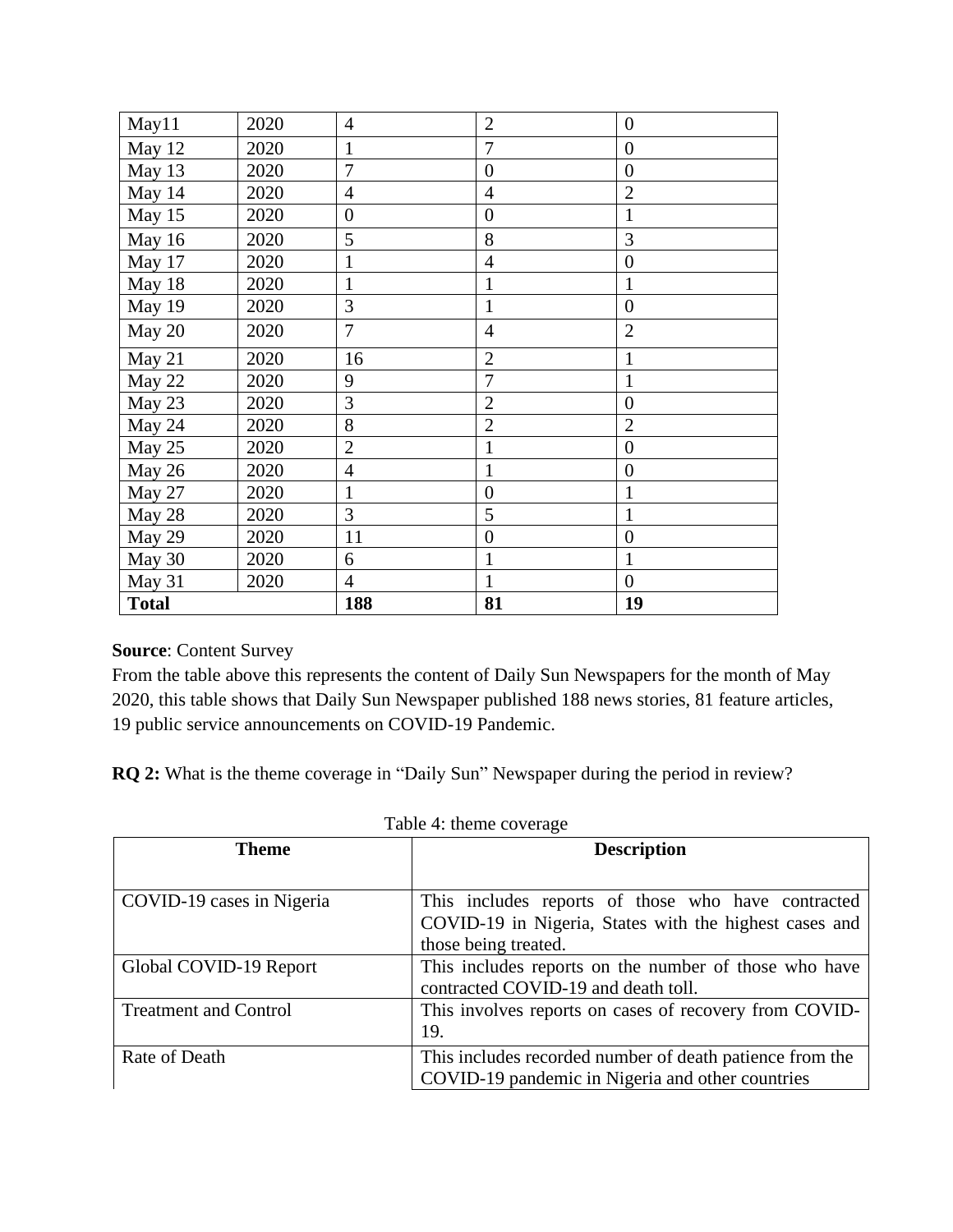| Lockdown and Quarantine                    | This involves restriction of interstate movement, border,         |  |
|--------------------------------------------|-------------------------------------------------------------------|--|
|                                            | School, Church and other sectors of the economy and that          |  |
|                                            | of other countries                                                |  |
| <b>NGOs</b><br>other<br>Government,<br>and | This includes the involvement/responses of WHO, NCDC,             |  |
| Volunteers:                                | COVID-19<br>Taskforce<br>Presidential<br>and<br>other<br>$\alpha$ |  |
|                                            | international and non-governmental agencies                       |  |
| <b>Test Facilities</b>                     | Diagnostic Centers and other laboratory facilities                |  |
| Sensitization<br>Public<br>and             | This included news articles, public announcement, public          |  |
| Enlightenment                              | education and stories on the COVID-19 pandemic.                   |  |
|                                            | information on the following is passed: mode of spread,           |  |
|                                            | signs, symptoms, risk factors as well as where and when to        |  |
|                                            | report for test and treatment. It also includes precautions       |  |
|                                            | that the public can take to reduce chances of exposure to         |  |
|                                            | COVID-19, such as using face masks, washing of hands,             |  |
|                                            | using hand sanitizers and social distancing                       |  |
| Funding/cost of fighting COVID-19          | This includes funds and other financial related assistance        |  |
|                                            | needed or provided to fight COVID-19.                             |  |
|                                            |                                                                   |  |
| Potential risk to healthcare workers       | This includes risk involved in treating patients                  |  |
| Stigmatization                             | This includes all forms of discrimination against infected        |  |
|                                            | persons                                                           |  |
| Public panic and anxiety                   | Emotional responses on COVID-19 across the country                |  |
| Ethics                                     | ethics of treating those with COVID-19, and measures to           |  |
|                                            | reduce its transmission (e.g., social distancing, quarantine      |  |
|                                            | $etc.$ ).                                                         |  |

Result in table 4 revealed the theme coverage of "Daily Sun" Newspaper on COVID-19 from March to May, 2020. It shows that the theme covers information on the report cases of the COVID-19, death rate, treatment and control, lockdown, quarantine etc.

## **Discussion of Findings**

Result from the content analysis revealed the frequency of the "Daily Sun" Newspaper on COVID-19 awareness for the period of March 1<sup>st</sup> to March 31<sup>st</sup>. During the month of March, the "Daily Sun' Newspaper was able to publish 161 news articles, 79 feature articles and 15 Public service announcements on COVID-19 awareness. The publication frequency also covered the month of April (from  $1<sup>st</sup>$  to 30<sup>th</sup>) and also the month of May (from  $1<sup>st</sup>$  to 31<sup>st</sup>). In March 2020, result showed that 161 news stories,79 feature articles and 15 public announcements on Covid-19 pandemic were published in the Daily Sun" Newspaper. In April 2020, the result revealed that 172 news stories,73 feature articles and 27 public announcements on Covid-19 pandemic were published in the Daily Sun" Newspaper while 188 news stories,81 feature articles and 19 public announcements on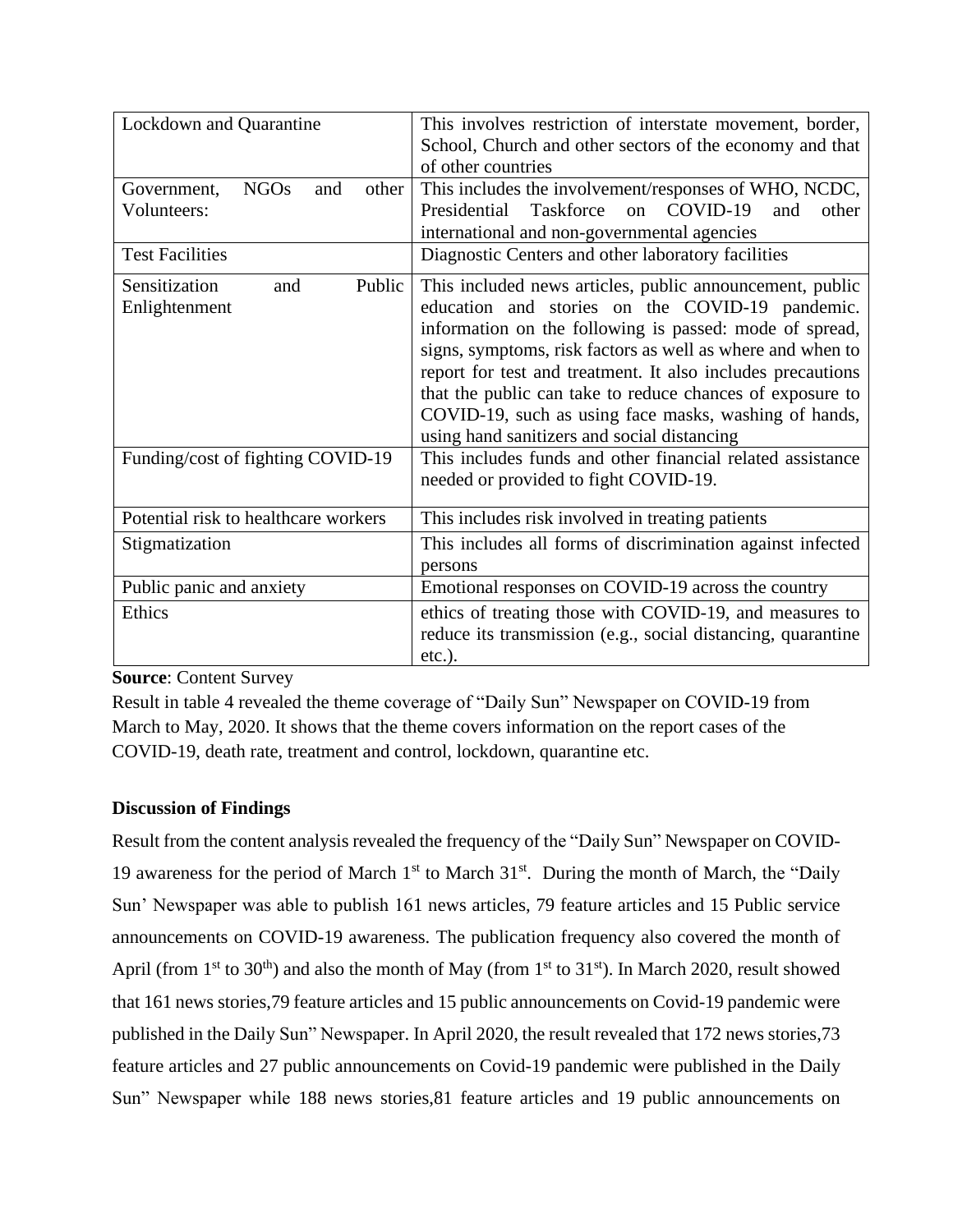Covid-19 pandemic were published in the "Daily Sun" Newspaper. The analysis justifies the claims of Akpan (2020), who posits that journalists through news media have demonstrated unflinching commitment to amplify Covid-19 awareness campaign as part of their contributions to contain the spread of the virus. The result also reveals the central theme of the content on Covid-19 in the "Daily Sun" Newspaper includes information such as Lockdown and Quarantine; WHO, NCDC, Presidential Taskforce on COVID-19 International, National and NGOs etc.; Sensitization and Public Enlightenment; Test Facilities; Funding/cost of fighting COVID-19; Potential risk to healthcare workers; Stigmatization; Public panic and anxiety and Ethics.

## **Conclusion**

It is no longer surprising how print media has become a great asset in creating awareness against the spread and effects of Covid-19 pandemic. The Daily Sun Newspaper was not left out in ensuring that the masses are sensitized and educated on the COVID-19 Pandemic – the spread of the virus, preventive measures and general information on the virus. The study showed that "Daily Sun" Newspaper worked closely with the government, healthcare institutions and other stakeholders to obtain authoritative and verifiable information which they pass to the public on daily basis. This laudable effort justifies the print media as a strong vehicle for COVID-19 awareness creation. From the evidence in this study, it could be said that the "Daily Sun" Newspaper is among the print media in Nigeria that have played an active role in disseminating COVID-19 information to the masses.

#### **References**

- Akpan, A. (2020). UNICEF partners Media on COVID-19. Available:http//:www. unicefpartnersmedia-covid-19-2020/
- Anyim, W. O. (2020). Application of Mobile Technologies for Access and Retrieval of Information in Emergency Situation: An Eye Opener for Libraries and Information Users. Journal of Computer Science and Technology Studies (JCSTS), 2(1): 26-32.
- Anyim, W. O. (2021a). Sensitization and Awareness Campaign Roles of Libraries against Coronavirus Pandemic in Nigeria. Electronic Research Journal of Behavioural Sciences, 4, 37-48. Retrieved from<http://erjbehaviouralsciences.com/>